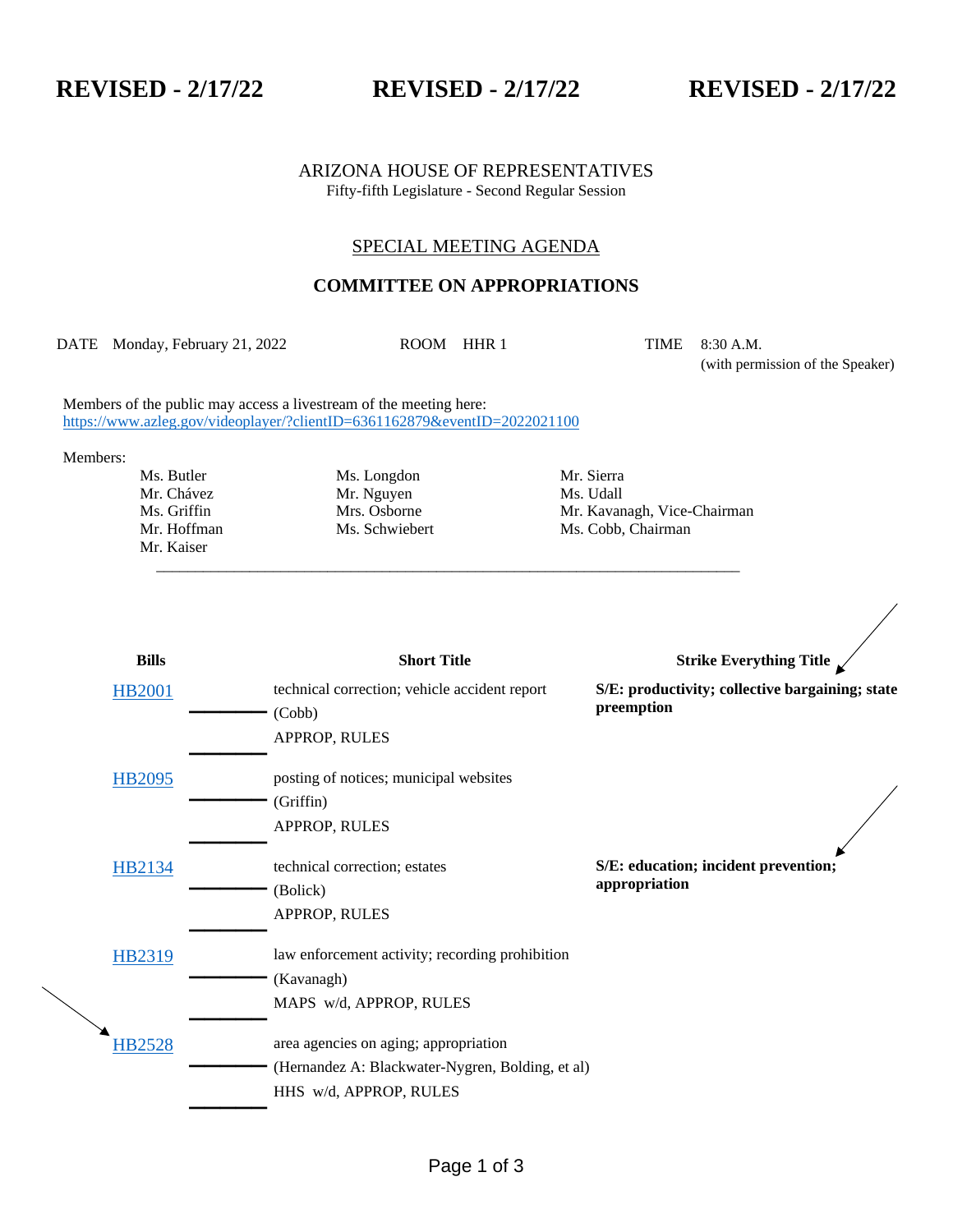| <b>Bills</b>  | <b>Short Title</b>                                                                                          | <b>Strike Everything Title</b>           |
|---------------|-------------------------------------------------------------------------------------------------------------|------------------------------------------|
| HB2552        | technical correction; defrauding secured creditors $S/E$ : Cochise county; detention facility;<br>(Griffin) | appropriation                            |
|               | NREW w/d, APPROP, RULES                                                                                     |                                          |
| HB2553        | agricultural safety; scope; technical correction                                                            |                                          |
|               | (Griffin)                                                                                                   |                                          |
|               | NREW w/d, APPROP, RULES                                                                                     |                                          |
| <b>HB2560</b> | appropriation; DWR; water efficiency projects                                                               | S/E: group homes; monitoring; reporting; |
|               | (Dunn)                                                                                                      | appropriation                            |
|               | NREW w/d, APPROP, RULES                                                                                     |                                          |
| HB2573        | alternative prosecution; diversion; fund;                                                                   |                                          |
|               | appropriation                                                                                               |                                          |
|               | (Blackman)                                                                                                  |                                          |
|               | JUD dp 10-0-0-0-0, APPROP, RULES                                                                            |                                          |
| <b>HB2592</b> | juror compensation; superior court; appropriation.                                                          |                                          |
|               | (Carter: Blackman, Diaz, et al)                                                                             |                                          |
|               | JUD dpa 9-0-0-1-0, APPROP, RULES                                                                            |                                          |
| <b>HB2600</b> | appropriation; Loop 101 slip ramp                                                                           |                                          |
|               | (Espinoza: Sierra)                                                                                          |                                          |
|               | TRANS dp 10-0-0-2-0, APPROP, RULES                                                                          |                                          |
| HB2636        | appropriation; retention; certified peace officers                                                          |                                          |
|               | (Hoffman: Biasiucci, Blackman, et al)                                                                       |                                          |
|               | MAPS dp 13-0-2-0-0, APPROP, RULES                                                                           |                                          |
| HB2651        | appropriation; Cesar Chavez Boulevard.                                                                      |                                          |
|               | (Fernandez B: Abraham, Andrade, et al)                                                                      |                                          |
|               | TRANS dp 12-0-0-0-0, APPROP, RULES                                                                          |                                          |
| HB2652        | used catalytic converters; sales; acquisitions                                                              | S/E: same subject                        |
|               | (Espinoza)                                                                                                  |                                          |
|               | TRANS w/d, APPROP, RULES                                                                                    |                                          |
| HB2674        | municipal zoning; by right housing                                                                          | S/E: housing supply study committee      |
|               | (Kaiser: Chávez)                                                                                            |                                          |
|               | COM w/d, APPROP, RULES                                                                                      |                                          |
| <b>HB2688</b> | appropriation; aviation fund; matching monies                                                               |                                          |
|               | (Carroll)                                                                                                   |                                          |
|               | TRANS dp 11-0-1-0-0, APPROP, RULES                                                                          |                                          |
|               |                                                                                                             |                                          |